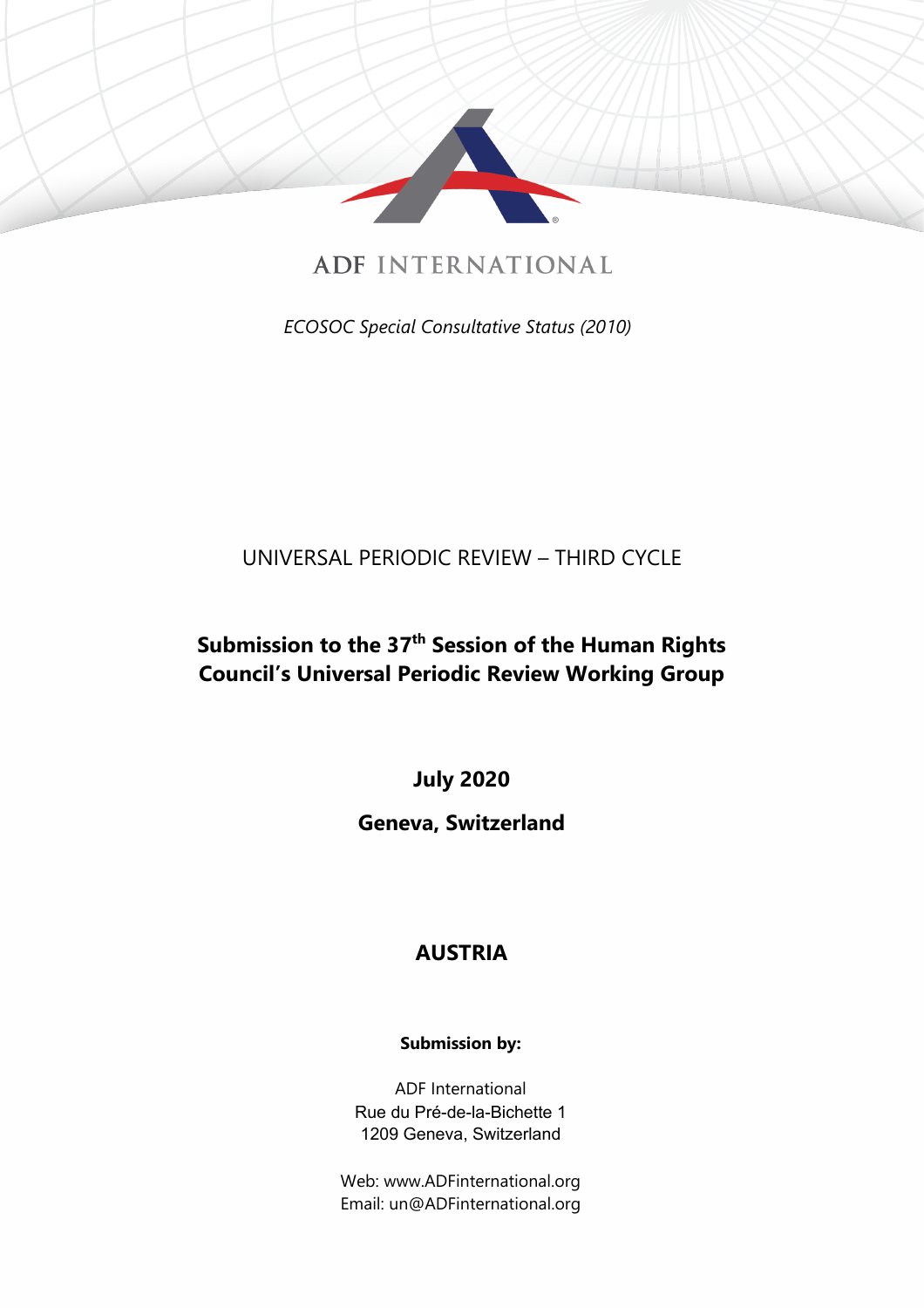#### **Introduction**

- 1. ADF International is <sup>a</sup> faith-based legal advocacy organization that protects fundamental freedoms and promotes the inherent dignity of all people before national and international institutions. As well as having ECOSOC consultative status with the United Nations (registered name "Alliance Defending Freedom"), ADF International has accreditation with the European Commission and Parliament, and the Organization of American States, and is <sup>a</sup> participant in the FRA Fundamental Rights Platform.
- 2. This report explains why Austria must afford protection to asylum seekers who converted to Christianity from persecution in their countries of origin.

#### **(a) Freedom of Religion or Belief**

- 3. The human right to freedom of religion or belief, as enshrined in Article 18 of the Universal Declaration of Human Rights, includes the freedom to change one'<sup>s</sup> religion or belief.<sup>1</sup> The Geneva Convention on the Status of Refugees identifies persecution on grounds of religion as <sup>a</sup> legitimate reason for being recognized as <sup>a</sup> refugee. 2 The Geneva Convention further prohibits the expulsion of refugees to <sup>a</sup> country where their life or liberty may be threatened. $^3$
- 4. Since 2015, an increasing number of refugees, fleeing religious persecution in their countries of origin, have arrived in Austria. In 2017, Evangelical churches recorded 230 refugees from Muslim backgrounds joining their churches. In the Catholic Archdiocese of Vienna, out of 255 adults who were baptized into the faith, 150 were refugees or asylum seekers. Across the nation, this number amounted to close to 600 people. 4
- 5. Austrian asylum procedures with regard to Christian converts have been highly criticized. Officials tend to disregard church certificates and confirmations, the questioning is often incompetent and aggressive, and the interpreters are not always familiar with religious vocabulary. <sup>5</sup> While conducting an assessment, immigration officials do not consider information provided by bishops and the fact that <sup>a</sup> baptism involves church preparation and admission, thus denying the church competence in the sphere of religion. Testimonies by community members are not taken into account and even ridiculed.<sup>6</sup> Church leaders and community members have pointed to the fact that they would soon notice <sup>a</sup> feigned interest in conversion, as the preparation for baptism can take - both in the Protestant and Catholic Churches - <sup>a</sup> full year. 7

<sup>1</sup> Universal Declaration of Human Rights, 1948, Article 18.

<sup>2</sup> UN General Assembly, *Convention Relating to the Status of Refugees*, 28 July 1951, United Nations, Treaty Series, vol. 189, p. 137, Article 1, available at: <https://www.refworld.org/docid/3be01b964.html>

<sup>3</sup> Ibid, Article 33.

<sup>4</sup> Julia Schrenk, 'Moslems, die zu Christen werden' *Kurier* (20 Janary 2018)

<sup>&</sup>lt;<https://kurier.at/chronik/oesterreich/moslems-die-zu-christen-werden/307.535.106>>.

<sup>5</sup> Stephen Baier, 'Konvertiten in doppelter Gefahr' *Die Tagespost* (22 November 2019)

<sup>&</sup>lt;<https://www.die-tagespost.de/politik/aktuell/Konvertiten-in-doppelter-Gefahr;art315,203201>>.

<sup>6</sup> Ibid.

<sup>7</sup> Op. Cit. (n13).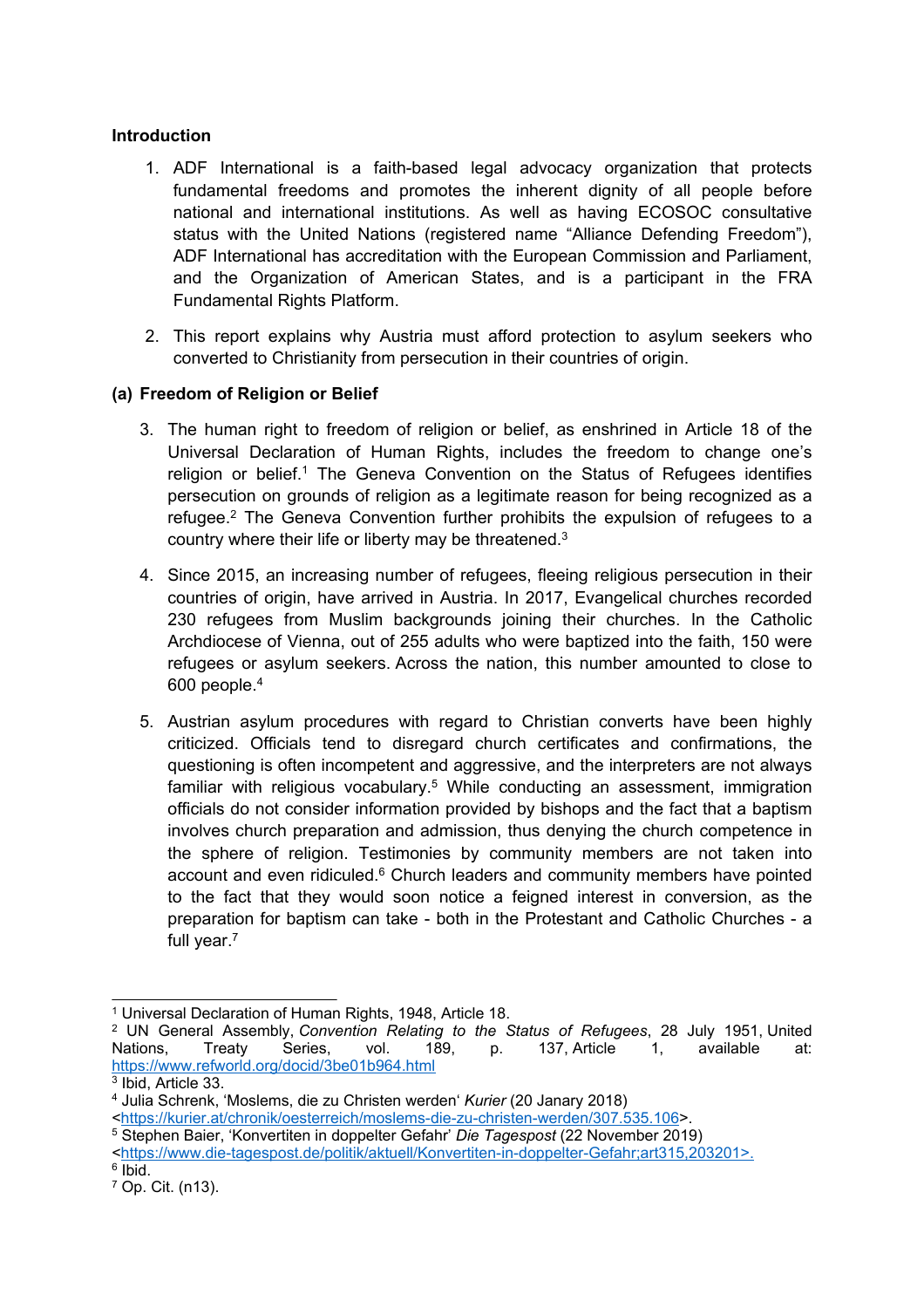- 6. After <sup>a</sup> questionable credibility assessment, unsuccessful asylum seekers are taken into detention centers pending deportation to countries where they will face persecution upon their return. Although Christians should not be compelled to hide their faith to avoid persecution, authorities advise unsuccessful asylum seekers to live out their Christian faith secretly, when deported to countries like Afghanistan. $^8$ This constitutes <sup>a</sup> violation of freedom of religion and belief, as protected in Article 18 of the ICCPR, which includes "freedom to have or to adopt <sup>a</sup> religion or belief of his choice, and freedom, either individually or in community with others and in public or private, to manifest his religion or belief in worship, observance, practice and teaching." Catholic and evangelical religious leaders continue to voice criticism, organize protests, and offer sanctuaries in response to such asylum policies. $^{\rm 9}$   $^{\rm 10}$
- 7. To name one example, <sup>a</sup> discussion about the deportation of an Iranian refugee converted to Christianity has recently flared up in Vorarlberg. The authorities believed his conversion to be false, disregarding statements of <sup>a</sup> bishop who supported the asylum seeker through his religious conversion. 11
- 8. In November 2019, the case of Hossein K. caused <sup>a</sup> public outcry in Austria. Hossein K., an apprentice of <sup>a</sup> hospital in Schladming and an "exemplary refugee", was sentenced to deportation to Afghanistan. The 20-year-old Hossein K. was said to be <sup>a</sup> particularly well-integrated, remarkably hard-working, employed apprentice - and he was preparing for his baptism. <sup>12</sup> Religious leaders voiced their support for Hossein K. stressing that Austria'<sup>s</sup> commitment to fight persecution of Christians is not compatible with deportation of asylum seekers to countries where they will be persecuted. <sup>13</sup> Hossein K. was released following the protests.
- 9. Another Afghan refugee, Elias Shir Hasan Zafari, <sup>a</sup> converted Catholic residing in Austria for four years, was deported to Afghanistan in February 2020. <sup>14</sup> However, his deportation following <sup>a</sup> conversion to Christianity poses <sup>a</sup> threat to the convert'<sup>s</sup> life. According to the World [Persecution](https://www.portesouvertes.fr/uploads/pdf/file/8/rapport-index-mondial-de-persecution-des-chretiens.pdf) of Christians 2019 Index, Afghanistan is the second country in the world with the most extreme persecution of Christians, after North Korea. <sup>15</sup> Article 2 of the Constitution of the Islamic Republic of Afghanistan explicitly states that Islam is the official state religion.<sup>16</sup> In Afghanistan, conversion is considered apostasy with punishments ranging from lengthy imprisonment to death.

<sup>8</sup> Op. Cit (n18).

<sup>9</sup> 'Schladming: Protest gegen drohende Abschiebung von Hossein K' *Evangelische Kirche in Ostereich* (13 November 2019) *<sup>&</sup>lt;*[https://evang.at/protest-gegen-drohende-abschiebung-von-hossein](https://evang.at/protest-gegen-drohende-abschiebung-von-hossein-k-pfarrgemeinde-in-grosser-sorge/)[k-pfarrgemeinde-in-grosser-sorge/](https://evang.at/protest-gegen-drohende-abschiebung-von-hossein-k-pfarrgemeinde-in-grosser-sorge/)>.

 $\overline{10}$  Hasnain Kazim,  $\overline{\text{O}}$ sterreich will Flüchtling aus Kirchenasyl abschieben' (25 January 2019) <[https://www.spiegel.de/politik/ausland/oesterreich-will-fluechtling-aus-kirchenasyl-abschieben](https://www.spiegel.de/politik/ausland/oesterreich-will-fluechtling-aus-kirchenasyl-abschieben-a-1249924.html)[a-1249924.html](https://www.spiegel.de/politik/ausland/oesterreich-will-fluechtling-aus-kirchenasyl-abschieben-a-1249924.html)>.

<sup>11</sup> 'Bischof setzt sich für konvertierten Christen ein' *Heute* (6 January 2020)

<sup>&</sup>lt;<https://www.heute.at/s/bischof-setzt-sich-fur-konvertierte-christen-ein-44790643>>.

 $12$  Op. Cit. (n18).

<sup>13</sup> Katholische Kirche Erzdioezese Wien, 'Asyl: Kirchen empört über Umgang mit afghanischen Konvertiten' (11 December 2019) <[https://www.erzdioezese](https://www.erzdioezese-wien.at/site/home/nachrichten/article/78268.html)[wien.at/site/home/nachrichten/article/78268.html](https://www.erzdioezese-wien.at/site/home/nachrichten/article/78268.html)>.

<sup>14</sup> 'Glettler: deportation of converts "blatant injustice"' *Kath.Net* (8 February 2020) <<https://www.kath.net/news/70615>>.

<sup>15</sup> 'Index of persecution of Christians 2019' (Statista, 2019)

<sup>&</sup>lt;<https://www.statista.com/statistics/271002/persecution-of-christians-worldwide/>>. <sup>16</sup> AFG. CONST. ART. II.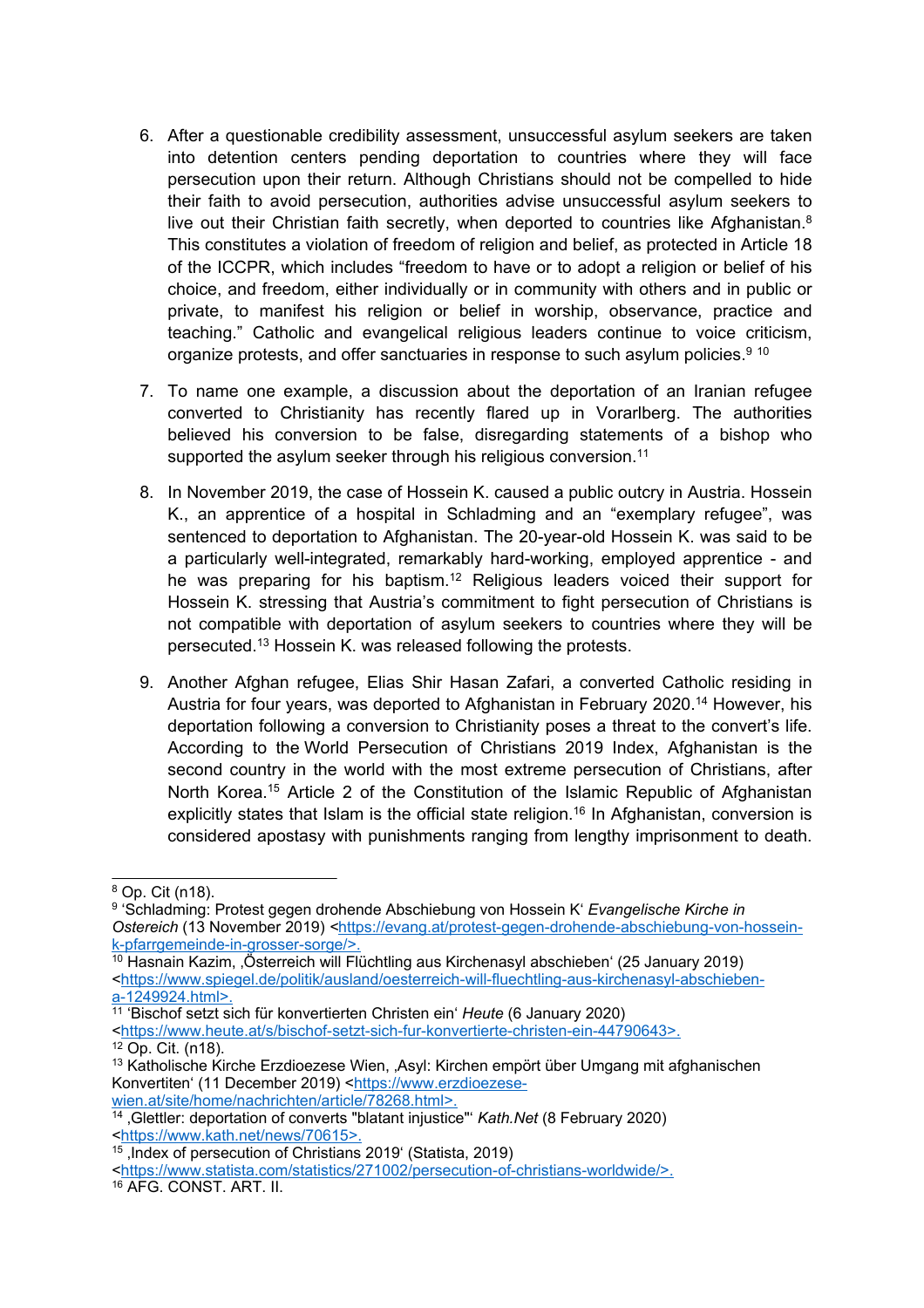Widespread harassment and intimidation of religious minorities is rampant by the local population and government.<sup>17</sup> Reports of detentions, abductions, and even deaths motivated by religious animus are numerous. <sup>18</sup> Nevertheless, Afghan asylum seekers are deported from Austria on the grounds that their conversion to Christianity lacked credibility. 19

- 10. The UNHCR Guidelines on International Protection No. 6<sup>20</sup> ("the Guidelines") provide guidance with regard to procedures and criteria for determining refugee status in religion-based refugee claims. The principles underlined in the Guidelines are the need to be objective, to avoid general assumptions and arriving at conclusions based solely upon one'<sup>s</sup> own experiences, even when belonging to the same religion as the claimant.<sup>21</sup> This guidance is not precisely followed by the Austrian authorities.
- 11. The European Convention on Human Rights does not make <sup>a</sup> reference to refugees; however, it protects the freedom of religion (Article 9) and establishes European human rights standards. It defines several rights and principles which are closely related to the right to seek asylum, for example, the right to life, the prohibition of torture and deriving from it – the principle of non-refoulment (Articles 2 and 3). By applying and interpreting articles 2 and 3 of the European Convention, the European Court of Human Rights (ECtHR) has become the "highest European court in refugee questions, without being entitled to grant asylum strictly speaking."<sup>22</sup>
- 12. One of the most important ECtHR cases regarding asylum on religious grounds is *F.G. v. Sweden<sup>23</sup>* . The Grand Chamber judgment in *F.G. v. Sweden* concerns an Iranian national who applied for political asylum and converted to Christianity after his arrival in Sweden. His application for asylum was rejected by the Swedish authorities, which ordered his expulsion. A lower Chamber found that the man'<sup>s</sup> expulsion to Iran did not violate his rights under the Convention, as he could avoid any danger by keeping his faith <sup>a</sup> "private matter" and the Iranian authorities would not become aware of it.<sup>24</sup> This finding was overturned by the Grand Chamber. In its judgment, the Grand Chamber quoted the United Nations High Commissioner for Refugees (UNHCR) Guidelines No. 6 maintaining that "religious belief, identity or way of life is considered as so fundamental to human identity that one should not be compelled to hide, change or renounce it in order to avoid persecution." 25

[content/uploads/sites/11/2018/06/19164253/Restrictions-IXFULL-REPORT-WITH-](http://assets.pewresearch.org/wp-content/uploads/sites/11/2018/06/19164253/Restrictions-IXFULL-REPORT-WITH-APPENDIXES.pdf)[APPENDIXES.pdf](http://assets.pewresearch.org/wp-content/uploads/sites/11/2018/06/19164253/Restrictions-IXFULL-REPORT-WITH-APPENDIXES.pdf)>.

 $^\mathrm{17}$  'Global Uptick in Government Restrictions on Religion in 2016 (Report, Pew Research Center, 21 June 2018) <[http://assets.pewresearch.org/wp-](http://assets.pewresearch.org/wp-content/uploads/sites/11/2018/06/19164253/Restrictions-IXFULL-REPORT-WITH-APPENDIXES.pdf)

<sup>18</sup> [Ibid.](http://assets.pewresearch.org/wp-content/uploads/sites/11/2018/06/19164253/Restrictions-IXFULL-REPORT-WITH-APPENDIXES.pdf)

<sup>&</sup>lt;sup>19</sup> 'Evangelische Kirche und Diakonie fordern Abschiebestopp nach Afghanistan - Besondere Gefährdung für Christen', *APA* (12 November 2019)

<sup>&</sup>lt;[https://www.ots.at/presseaussendung/OTS\\_20191112\\_OTS0095/evangelische-kirche-und-diakonie](https://www.ots.at/presseaussendung/OTS_20191112_OTS0095/evangelische-kirche-und-diakonie-fordern-abschiebestopp-nach-afghanistan-besondere-gefaehrdung-fuer-christen)[fordern-abschiebestopp-nach-afghanistan-besondere-gefaehrdung-fuer-christen](https://www.ots.at/presseaussendung/OTS_20191112_OTS0095/evangelische-kirche-und-diakonie-fordern-abschiebestopp-nach-afghanistan-besondere-gefaehrdung-fuer-christen)>.

<sup>20</sup> UN High Commissioner for Refugees (UNHCR), *Guidelines on International Protection No. 6: Religion-Based Refugee Claims under Article 1A(2) of the 1951 Convention and/or the 1967 Protocol relating to the Status of Refugees*, 28 April 2004, HCR/GIP/04/06 <<https://www.refworld.org/docid/4090f9794.html>>.

<sup>&</sup>lt;sup>21</sup> Ibid, para 27.

<sup>22</sup> A. Nußberger, "Flüchtlingsschicksale zwischen Völkerrecht und Politik", *NVwZ* 12/2016, p. 820. 23 *F.G. v. Sweden*, Application no. 43611/11, Council of Europe: European Court of Human Rights (23

March 2016) <<https://www.refworld.org/cases,ECHR,56fd485a4.html>>.

<sup>&</sup>lt;sup>24</sup> Ibid, para. 89.

<sup>&</sup>lt;sup>25</sup> Ibid, para. 52.